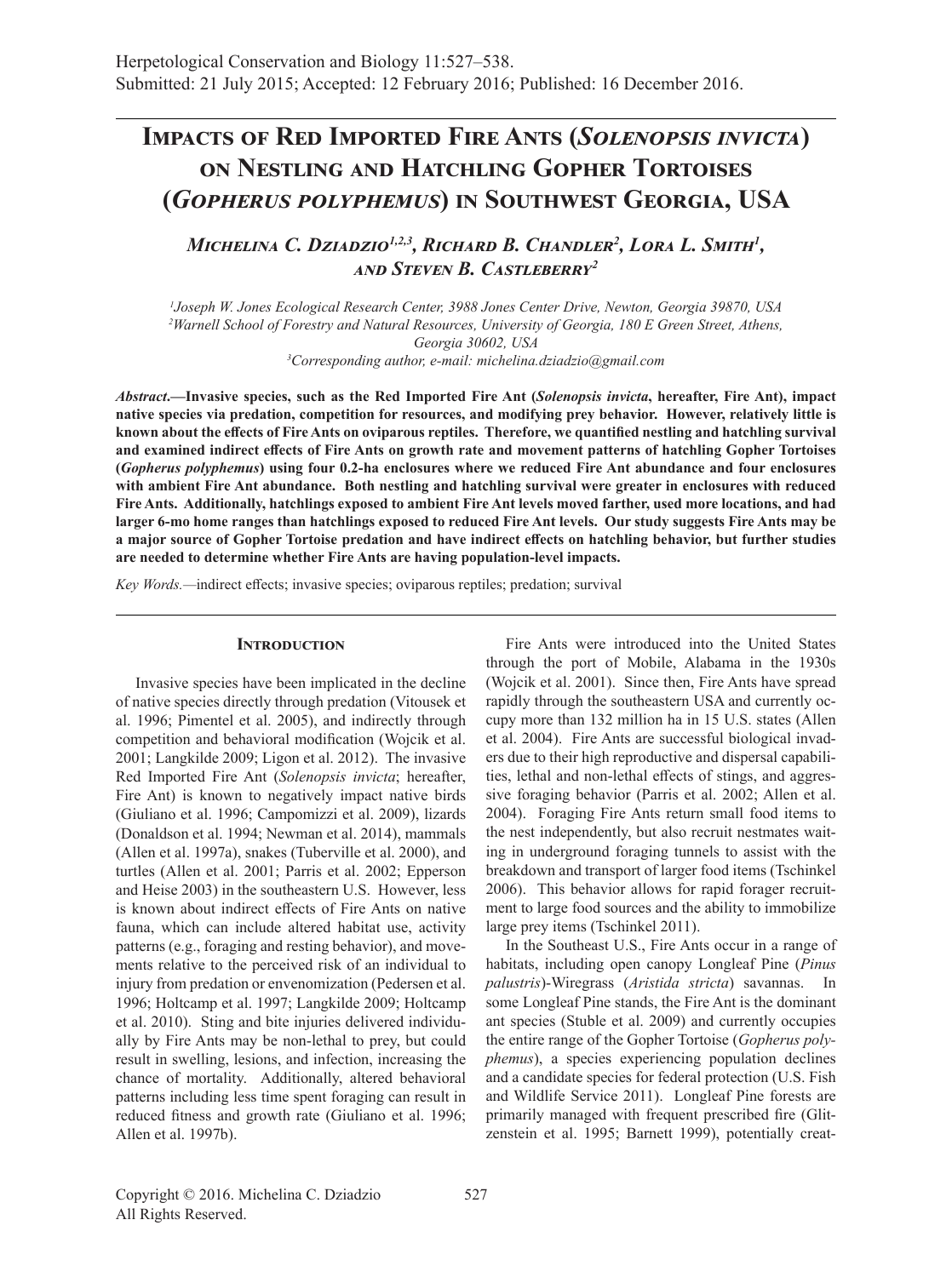ing disturbance conducive to successful Fire Ant colonization. In Longleaf Pine forests, Fire Ants colonize patches of bare ground created by fire, or the bare soil at the entrance of Gopher Tortoise burrows, called aprons (Wetterer and Moore 2005), areas that coincide with Gopher Tortoise nesting habitat (Landers et al. 1980; Smith 1995). Consequently, Gopher Tortoise nestling and hatchling survival may be reduced in areas where Fire Ants are present, but little quantifiable evidence exists to document potential impacts.

Gopher Tortoises deposit their eggs from late April through July in below ground nests in sandy soils in full sunlight to facilitate incubation (Iverson 1980; Landers et al. 1980; Smith 1995). Mammals are the leading Gopher Tortoise nest predators, and nest predation may approach 90% within a given year in some populations (Landers et al. 1980; Marshall 1987). The majority of predation events occur within the first three weeks after nest deposition (Hamilton et al. 2002). Fire Ants cannot penetrate intact Gopher Tortoise eggs (Allen et al. 2004), but may build underground foraging trails to nests and attack nestlings while they are pipping from the egg (Allen et al. 2001, Buhlmann and Coffman 2001). This behavior in Fire Ants, coupled with the ability to envenomate prey, may act as an additive source of predation (Griswold and Lounibos 2006; Mills 2006) for species with immobile life stages including oviparous reptiles (Allen et al. 2004). Incubation of Gopher Tortoise eggs generally lasts 80–110 d and hatchlings emerge from nests between mid-August and October (Iverson 1980; Landers et al. 1980; Smith 1995). Nestlings commonly delay emergence from their nests for one or more days while absorbing residual yolk (Butler and Hull 1996; Buhlmann and Coffman 2001; Gibbons 2013). Immobile nestlings may be the most susceptible to Fire Ant predation as they cannot escape and may be fatally envenomated before emergence from the nest (Parris et al. 2002).

Fire Ants have been observed as predators of hatchling Gopher Tortoises in several studies (Landers et al. 1980; Smith 1995) including a study in Mississippi, USA, that found 26.8% of radio-tracked hatchling mortality was attributed to Fire Ant predation (Epperson and Heise 2003), indicating predation by Fire Ants may be considerable in some populations. However, to our knowledge, no study has experimentally examined the direct and indirect effects of Fire Ants on Gopher Tortoises before and after nest emergence. Therefore, we examined Fire Ant predation rates on Gopher Tortoise nestlings (i.e., Gopher Tortoises within the nest cavity) and hatchlings (i.e., Gopher Tortoises after nest emergence). We also examined indirect effects of Fire Ants and vertebrate predators (e.g., mammals, snakes, and raptors) on movement patterns, burrow use, and growth rates of hatchlings in their first six months of life.

## **Materials and Methods**

*Study site*.—Our study was conducted at Ichauway, the 11,600–ha research site of the Joseph W. Jones Ecological Research Center, Baker County, Georgia, USA (31° 11′32.8734″ N, -84° 29′14.766″ W). The study site is comprised of 37% natural pine, 29% mixed pine-hardwood, 11% agricultural areas or food plots, 10% pine plantation, 6% wetland or open water, 4% scrub, 2% hardwood forest, and 1% urban area (Jean Brock, unpubl. data). Maximum daily air temperature at Ichauway averaged 31.9° C during the first month of the active season following Gopher Tortoise hatchling emergence (28 August to 28 September 2014), 25.6° C during the remainder of the active season (29 September to 14 November 2014), and 16.9° C during the dormant season (15 November to 3 March 2015; Georgia Automated Environmental Monitoring Network; http://georgiaweather.net). Fire Ants have been present in Baker County since the mid-1960s (Callcott and Collins 1996), though the exact date of arrival is unknown. The Fire Ant is the dominant ant species at Ichauway (Stuble et al. 2009).

We used eight existing enclosures originally designed to contain small mammals (see details below; Wolff et al. 1999) in a concurrent study (see Long et al. 2015). Enclosures were built in a 14-y old Longleaf Pine plantation where ground cover was primarily comprised of goldenrod (*Solidago* spp.), blackberry (*Rubus* spp.), Giant Ironweed (*Vernonia gigantea*), and Common Ragweed (*Ambrosia artemisiifolia*).

*Field methods*.—The perimeter of the eight 0.2 ha  $(45 \times 45 \text{ m})$  enclosures consisted of galvanized metal siding (Galvalum®, BIEC International, Inc., Vancouver Washington, USA) extending approximately 1 m above and 1 m below ground and silt fence (Mutual Industries, Philadelphia, Pennsylvania, USA) extending 1 m above the metal siding to prevent small mammals from exiting. We used a two-way factorial design with Fire Ant and vertebrate predator treatments as factors; therefore, we had four treatments (ambient Fire Ant with ambient predator, reduced Fire Ant with ambient predator, ambient Fire Ant with reduced predator, and reduced Fire Ant with reduced predator) with two replicates of each treatment randomly assigned to enclosures. To exclude mammalian and avian predators in four enclosures, we attached game farm netting (Promounds Inc., Brockton, Massachusetts, USA) to the top of the metal siding that reached 2 m above the enclosure and ultraviolet (UV) resistant twine (Ambraco Inc., Orangeline TM, Dubuque, Iowa, USA) held in place with 3.18 mm galvanized metal wire secured with 12 wooden posts, and spaced twine 0.3 m apart across the top of the enclosures (Fig.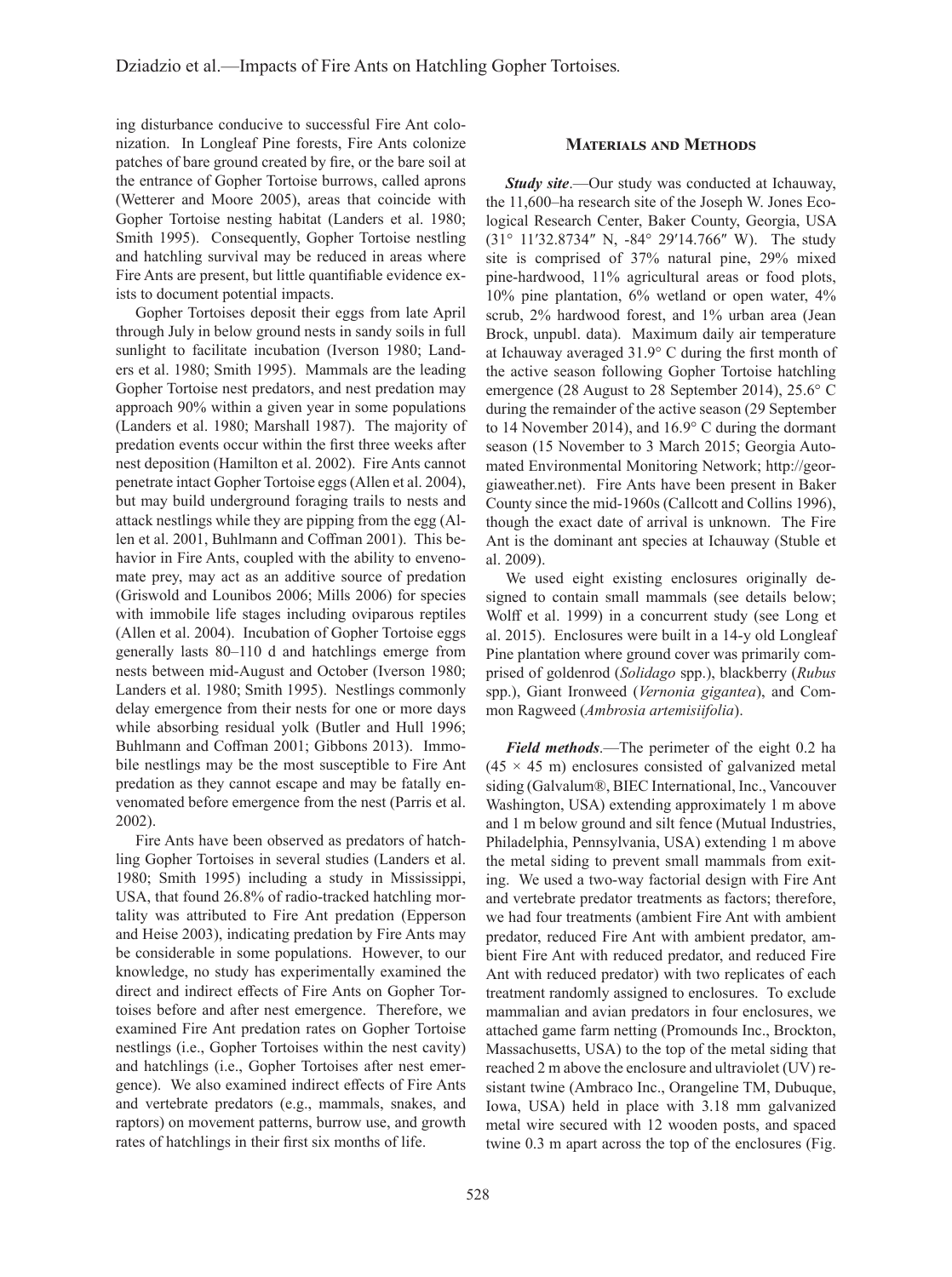

FIGURE 1. A) Enclosure with reduced vertebrate predator treatment (Photographed by Michelina Dziadzio). B) Diagram of the 10  $\times$ 10 m ant sampling grid used in enclosures to monitor abundance of Red Imported Fire Ants (*Solenopsis invicta*) in eight enclosures on Ichauway, Baker County, Georgia, USA.

1). Although we documented Raccoon (*Procyon lotor*) trespass in the ambient vertebrate enclosures, based on reduced predator sign (i.e., digs and tracks), enclosures with game farm netting and UV twine reduced the prevalence of vertebrate predators (e.g., meso-mammals, birds, and snakes) during the study.

We reduced Fire Ants in four of eight enclosures using Amdro® (Ambrands, Atlanta, Georgia, USA), a bait formula that can reduce Fire Ant populations for  $> 11$  mo (Pedersen et al. 2003). We used a broadcast treatment of 1.7 kg/ha (Collins et al. 1992) and spot-treated new Fire Ant mounds throughout the study period, 25 May 2014 to 3 March 2015. The four remaining enclosures were not treated; we considered Fire Ant abundance to be ambient in these enclosures, or equal to abundances found in Gopher Tortoise habitats across Ichauway. We sampled ants on 18 September and 30 October 2014 in all eight enclosures by trapping foraging ants in 20 mL polyethylene screw-top scintillation vials (VWR®, 66022–241, Radnor, Pennsylvania, USA) on a  $4 \times 4$  m sampling grid with 10 m spacing in each enclosure (16 samples per enclosure; Fig. 1). We placed vials horizontally on the soil surface and baited vials with approximately 4-g of processed slices of lunch meat (hot dog) following methods modified from Agosti et al. (2000). We set out baited vials between 0700 and 1100 during optimal Fire Ant foraging air temperatures (25–35° C; Drees et al. 2007). We collected vials after 1 h and preserved samples with 70% ethanol. We identified and counted *S. invicta* and identified all other ants to genus. We considered Fire Ant abundance to be the average number of Fire Ants per vial.

To obtain Gopher Tortoise eggs for this study, we located Gopher Tortoise nests laid on roads during the 2014 tortoise nesting season. If a female was observed nesting, we documented the location and returned to remove eggs once the female had completed deposition. We also located road nests where females were not observed ovipositing by identifying physical evidence of nest deposition, i.e., a characteristic circle over the deposited nest resulting from the female covering the eggs. Although we were unable to determine when nests were deposited if a female was not observed, we relocated eggs within 24 h of nest discovery to minimize movement induced egg mortality (Limpus et al. 1979). We excavated, weighed, and numbered the tops of eggs with a pencil to assist in maintaining orientation of the eggs during transport (Limpus et al. 1979). We relocated Gopher Tortoise eggs to randomly selected nest sites with sparse vegetation in each enclosure (four nests in each of eight enclosures). We dug each nest 14 cm below ground and each nest contained two randomly assigned Gopher Tortoise eggs. To prevent vertebrate predation and to restrain hatchlings upon emergence, we covered nests with cages made from hardware cloth using a design modified from Smith (1995). Hardware cloth (Blue Hawk, L.G. Sourcing, Inc., North Wilkesboro, North Carolina, USA) nest cages in our study measured 30  $\times$  30  $\times$  12 cm with 10-cm hardware cloth flaps buried parallel with the ground to prevent predators from digging under the cage. To ensure an adequate sample size for the post-emergence experiment, we also caged nests in burrow aprons elsewhere on the site (Dziadzio et al. 2016) and collected Gopher Tortoise hatchlings as they emerged.

We monitored nests weekly until two weeks before hatchlings were expected to emerge (18 August 2014), when we began checking nests daily. We transported all hatchlings found in nest cages back to the lab for processing. If hatchlings did not emerge within 120 d of nest placement, we excavated nest sites to determine if animals had hatched and were subsequently depredated by Fire Ants before emerging, or if eggs were not viable. A nest was considered depredated by Fire Ants if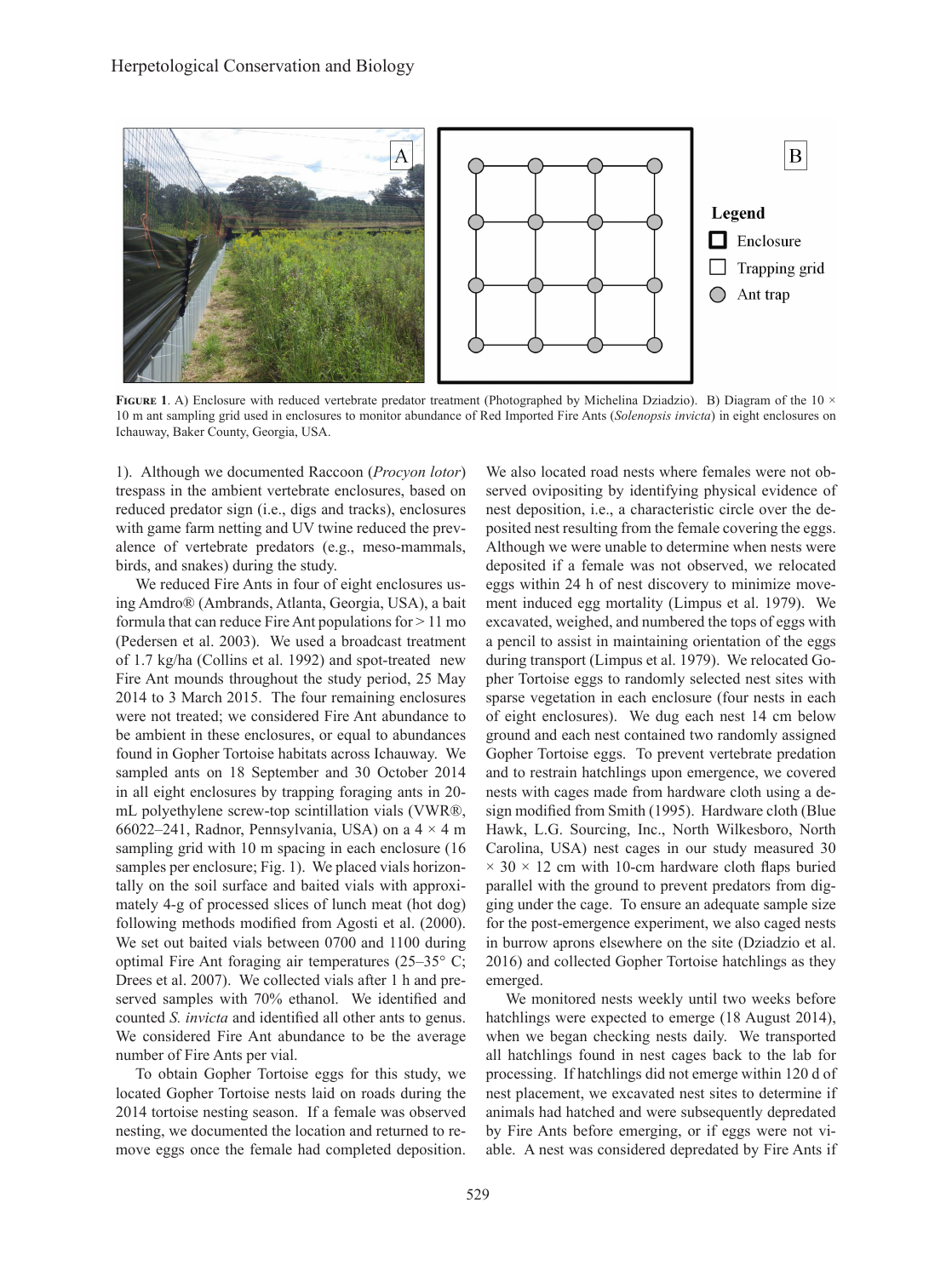we discovered skeletonized nestling remains in the nest cavity upon excavation.

After transporting hatchlings back to the laboratory, we uniquely marked each animal using an alpha-numeric tag (VI Alpha Tags, Northwest Marine Technology, Inc., Shaw Island, Washington, USA) attached to the plastron with super glue (Liquid Professional, Loctite®, Henkel Corporation, Westlake, Ohio, USA). For each hatchling, we measured straight-line carapace length to the nearest 0.1 mm using digital calipers (Model 700–126, Mitutoyo Corporation, Aurora, Illinois, USA) and mass to the nearest 0.1 g with a digital scale (PB-500, Brecknell, Fairmont, Minnesota, USA). Additionally, we attached a 1.8 g radio transmitter (Model BD-2, Holohil Systems Ltd., Carp, Ontario, Canada) with an approximate 4-mo battery life to the fourth vertebral scute (Epperson and Heise 2003) of each individual with super glue and silicone aquarium sealant (Marineland®, Perfecto Mfg. Inc., Noblesville, Indiana, USA; Smith et al. 2013). Transmitter packs weighed approximately 1.8 g and ranged between 4.6–6.3% ( $\bar{x}$  = 5.4%) of the dayold body mass of the tortoise ( $\bar{x}$  = 33.9 g, range 29.9– 38.1 g). Transmitter packs weighing up to 12.0% of a tortoise's body mass have no effect on hatchling survival (Epperson and Heise 2003). We returned hatchlings to their enclosure nest site within 36 h of capture.

We tracked 32 hatchlings  $(n = 16$  per ant treatment) and recorded tortoise locations using a Trimble Nomad GPS unit (Trimble Navigation, Ltd., Sunnyvale, California, USA) with submeter accuracy. We tracked hatchlings 7 d per week during the active season, from 28 August to 14 November 2014, and 3 d per week during the dormant season, between 14 November and 2 March 2015. We did not track hatchlings at specific times, but primarily monitored hatchlings in the afternoon during the dormant season. If a hatchling was found dead, we inspected the remains to infer cause of death. We considered mortality of a tortoise with a transmitter still attached and no shell damage to be caused by Fire Ants. If the shell of the deceased tortoise was damaged and the transmitter removed, we inferred the hatchling was killed by a Raccoon because Raccoons were the only mammalian predators documented in enclosures (i.e., we observed Raccoon tracks scaling galvanized metal siding of the enclosures).

We excavated burrows and captured hatchlings between 3–8 March 2015 to remove radio transmitters as well as measure carapace length and body mass. While excavating burrows to recover hatchlings, we measured burrow depth (i.e., vertical distance from the soil surface to the bottom of the burrow) to the nearest cm. Upon completion of the study, we returned hatchlings to suitable habitat in the vicinity of the original nest locations.

*Statistical analyses*.—We used Program R (R Core Team 2013) to complete all statistical analyses. To compare Fire Ant foraging pressure between enclosures with ambient and reduced Fire Ants, we analyzed our two sampling occasions (September and October 2014) separately, and fit generalized linear mixed models (GLMM) with a Poisson distribution including the variable Fire Ant treatment (i.e., ambient or reduced) as a fixed effect, and Trap nested within Enclosure as a random effect. We completed analyses using the package lme4 (Bates et al. 2014). We analyzed nestling survival using a test of equal proportions to determine the effect of Fire Ant treatment. We considered a nest successful if at least one of the two nestlings emerged from the nest.

To examine only the effect of Fire Ant treatment on hatchling survival, we did not include hatchlings that were depredated by Raccoons  $(n = 6)$  in this analysis. Because hatchlings entered the study between 27 August and 14 September 2014, we used a staggered-entry Kaplan-Meier survival analysis (Pollock et al. 1989) to examine survival rates for radio-tagged hatchlings between ant treatments. We completed this analysis using the function survfit in the package Survival in R (Therneau and Grambsch 2000). We right-censored radio-telemetered Gopher Tortoises that survived to the completion of the study and we set alpha at 0.05.

We evaluated five hatchling movement metrics: (1) number of observed locations; (2) number of burrows used; (3) home range size, calculated using minimum convex polygon (MCP; Mohr 1947); (4) maximum dispersal, calculated as the straight-line distance between the nest location of the tortoise and the farthest radiotracked location; and (5) total distance traveled, calculated as the sum of the straight-line distances between locations. We used Hawth's Analysis Tools in ArcGIS 9.3 (Esri, Inc., Redlands, California, USA) to calculate home range  $(m^2)$ , maximum dispersal  $(m)$ , and total distance traveled (m). We used generalized linear models (GLM) to test for an effect of ant treatment, predator treatment, and enclosure on the five movement metrics. To meet model assumptions, we log transformed home range area, maximum dispersal, and total distance measurements, and square root transformed the number of locations and burrow counts.

We tested for an effect of Fire Ant treatment, vertebrate predator treatment, initial morphological measurements, and number of locations on hatchling growth rate using GLM. We calculated growth rate per day (final measurement - initial measurement/days between measurements) using mass to the nearest 0.1 g and straightline carapace length (i.e., the center of the nuchal scute to the center of the anal scute) to the nearest 0.1 mm. To compare generalized linear models for hatchling growth rate and movement patterns, we used Akaike's Information Criteria (AIC) corrected for small sample size  $(AIC<sub>c</sub>; Burnham and Anderson 2002)$ . We considered the model with the lowest AIC<sub>*c*</sub> to be the best model, but all models with an  $AIC_c < 2$  units from the best fit model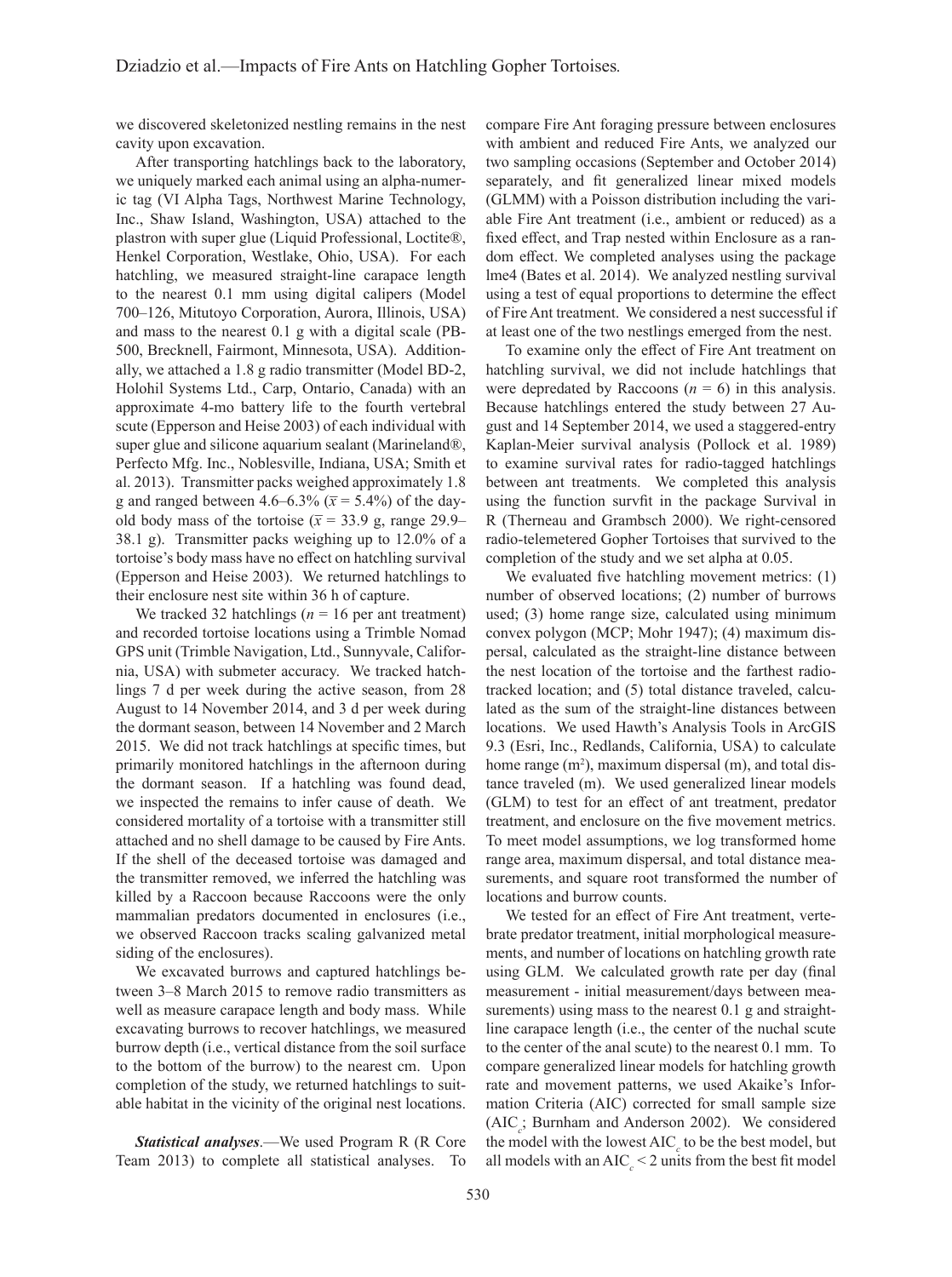**Table 1**. Overall percentage of nest survival, mean number of nests that survived (at least one hatchling emerged from the nest; four nests per enclosure), mean number of nests depredated by Fire Ants, mean number of nests not viable, and mean number of nests with unknown cause of failure in four enclosures with ambient levels of Fire Ants (*Solenopsis invicta*) and four enclosures with reduced Fire Ants during the 2014 Gopher Tortoise hatching season on Ichauway, Baker County, Georgia, USA. SE represents the standard error.

| Ant treatment | Survival $(\% )$ | Survived $\pm$ SE | Fire Ants $\pm$ SE | Not viable $\pm$ SE | Unknown $\pm$ SE |
|---------------|------------------|-------------------|--------------------|---------------------|------------------|
| Ambient       | 31.25            | $1.25 \pm 0.24$   | $2.00 \pm 0.00$    | $0.75 \pm 0.24$     | $0.00 \pm 0.00$  |
| Reduced       | 75.00            | $3.00 \pm 0.20$   | $0.00 \pm 0.00$    | $0.50 \pm 0.14$     | $0.50 \pm 0.25$  |

were considered supported. We model-averaged parameter estimates included in multiple supported models  $(AIC<sub>c</sub> < 2)$  to calculate parameter estimates and unconditional standard errors, and considered parameters useful for prediction if their 95% confidence interval (CI) did not include zero (Burnham and Anderson 2002).

#### **Results**

We found that Fire Ant abundance was greater in ambient Fire Ant enclosures than reduced Fire Ant enclosures during both sampling occasions. During the first sampling occasion on 18 September 2014, Fire Ant abundance was approximately 1,990 times greater in ambient Fire Ant enclosures ( $\bar{x}$  = 537.18, SE 62.15) compared to reduced Fire Ant enclosures ( $\bar{x}$  = 0.27, SE = 0.19; GLMM: Estimate = -9.396, SE = 1.069, *Z* = -8.790,  $P < 0.001$ ). During the second sampling occasion on 30 October 2014, Fire Ant abundance was approximately 13 times greater in ambient Fire Ant enclosures ( $\bar{x}$   $= 121.84$ , SE  $= 20.57$ ) compared to reduced Fire Ant enclosures ( $\bar{x}$  = 9.64, SE = 3.22; GLMM: Estimate =  $-3.138$ ,  $SE = 0.550$ ,  $Z = -5.704$ ,  $P < 0.001$ ).

We located 10 Gopher Tortoise nests along roads on Ichauway between 25 May and 19 June 2014, relocated eggs into enclosures, and monitored nests until hatching (four nests per enclosure, two eggs per nest,  $n = 64$ ) eggs). Of the 16 Gopher Tortoise nests monitored in ambient Fire Ant Enclosures, eight nests (50.0%) were depredated by Fire Ants before emergence, whereas none of the 16 nests in reduced Fire Ant enclosures were depredated by Fire Ants (Table 1). All eggs depredated by Fire Ants contained fully, or near-fully developed nestling Gopher Tortoises still partly encased in shell fragments. Ant treatment (i.e., ambient or reduced Fire Ants) influenced overall nestling survival ( $\chi^2$  = 6.15, df  $= 1, P = 0.013$ , with  $75.0 \pm 5.1\%$  (SE; Table 1) survival in enclosures with reduced levels of Fire Ants and 31.3  $\pm$  6.0% (SE) survival in enclosures with ambient Fire Ant levels.



Fire Ant Treatment  $\rightarrow$  Ambient  $\rightarrow$  Reduced

**Figure 2**. Kaplan-Meier survival curve of 26 hatchling Gopher Tortoises (*Gopherus polyphemus*). We excluded six of 32 monitored hatchlings that were killed by Raccoons (*Procyon lotor*) from this analysis. We monitored Gopher Tortoises with radio telemetry at four enclosures with ambient Fire Ant levels (*n* = 10) and four enclosures with reduced Fire Ants (*n* = 16) between 28 August 2014 and 2 March 2015 at Ichauway, Baker County, Georgia, USA. Dashed lines indicate 95% confidence intervals and vertical lines indicate rightcensoring resulting from removal of tortoises at the end of the study period.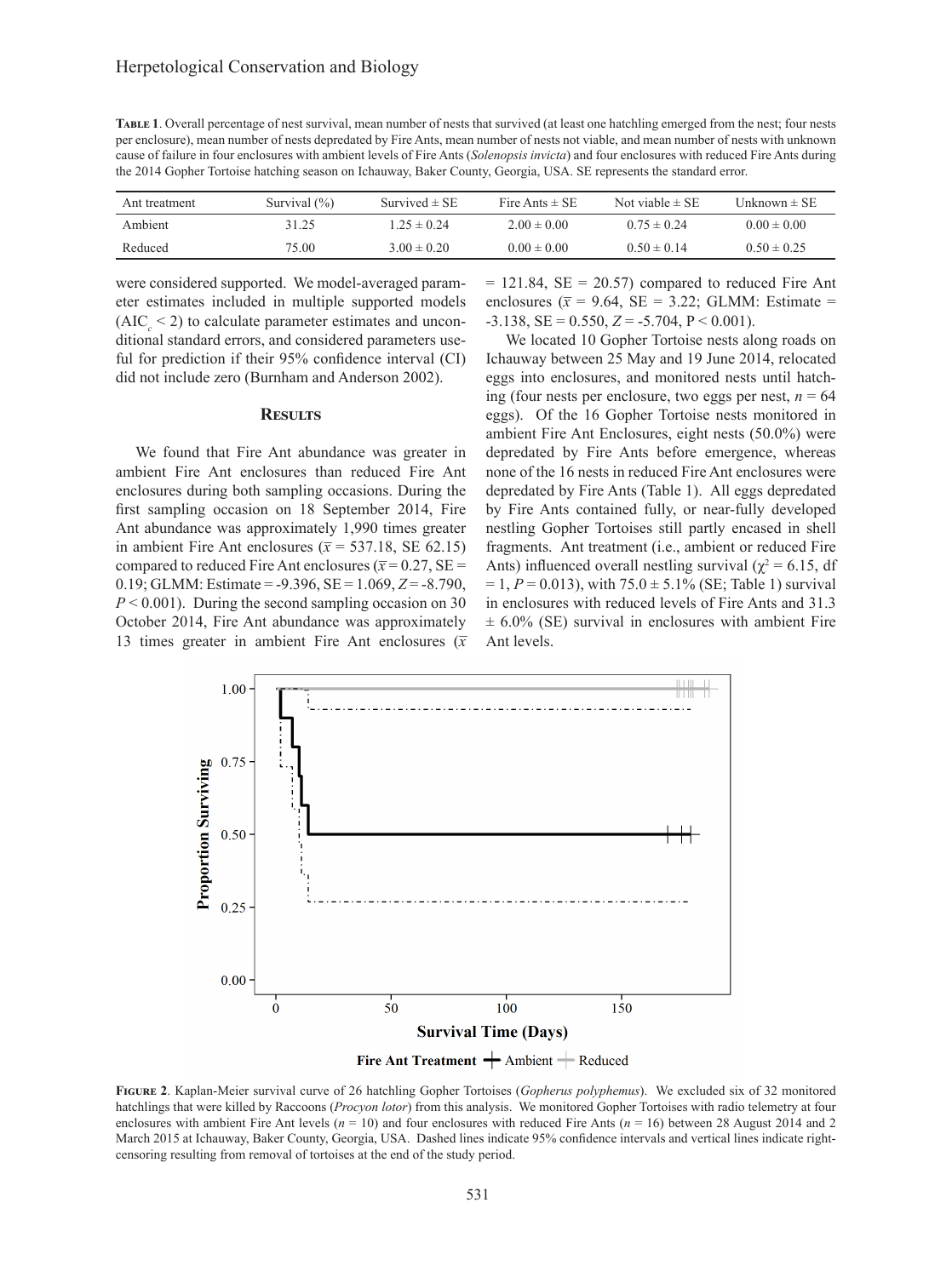| TABLE 2. Number of parameters (K), Akaike's Information Criterion corrected for small sample size (AIC), differences in AIC values           |
|----------------------------------------------------------------------------------------------------------------------------------------------|
| from the top model ( $\triangle AIC$ ), and model weights (w) for models estimating daily movement patterns of radio-tracked Gopher Tortoise |
| (Gopherus polyphemus) hatchlings from August 2014 through March 2015 on Ichauway, Baker County, Georgia, USA, ranked in order                |
| of support. Predictor variables include ant treatment, predator treatment, and enclosure ID.                                                 |

| Model                                     | K | AIC    | $\triangle AIC$ | $W_i$            |
|-------------------------------------------|---|--------|-----------------|------------------|
| Number of unique locations                |   |        |                 |                  |
| Ant treatment + Predator treatment        | 4 | 84.99  | $\overline{0}$  | 0.64             |
| Ant treatment × Predator treatment        | 5 | 87.71  | 2.72            | 0.16             |
| Ant treatment                             | 3 | 88.41  | 3.42            | 0.12             |
| Predator treatment                        | 3 | 89.19  | 4.20            | 0.08             |
| Enclosure ID                              | 9 | 100.16 | 15.17           | $\mathbf{0}$     |
| Home range $(m^2)$                        |   |        |                 |                  |
| Ant treatment + Predator treatment        | 4 | 116.12 | $\overline{0}$  | 0.62             |
| Ant treatment $\times$ Predator treatment | 5 | 117.72 | 1.60            | 0.28             |
| Ant treatment                             | 3 | 119.82 | 3.70            | 0.10             |
| Enclosure ID                              | 9 | 130.13 | 14.01           | $\overline{0}$   |
| Predator treatment                        | 3 | 133.73 | 17.61           | $\mathbf{0}$     |
| Total distance moved (m)                  |   |        |                 |                  |
| Ant treatment + Predator treatment        | 4 | 72.73  | $\overline{0}$  | 0.73             |
| Ant treatment × Predator treatment        | 5 | 75.35  | 2.63            | 0.20             |
| Ant treatment                             | 3 | 77.39  | 4.67            | 0.07             |
| Enclosure ID                              | 9 | 86.69  | 13.96           | $\theta$         |
| Predator treatment                        | 3 | 87.06  | 14.33           | $\mathbf{0}$     |
| Maximum dispersal from nest site (m)      |   |        |                 |                  |
| Ant treatment + Predator treatment        | 4 | 66.97  | $\theta$        | 0.73             |
| Ant treatment × Predator treatment        | 5 | 69.6   | 2.63            | 0.20             |
| Ant treatment                             | 3 | 72.07  | 5.1             | 0.06             |
| Predator treatment                        | 3 | 74.68  | 7.71            | 0.02             |
| Enclosure ID                              | 9 | 81.23  | 14.26           | $\boldsymbol{0}$ |
| Number of burrows used                    |   |        |                 |                  |
| Ant treatment                             | 3 | 57.21  | $\overline{0}$  | 0.46             |
| Predator treatment                        | 3 | 57.57  | 0.35            | 0.39             |
| Ant treatment + Predator treatment        | 4 | 59.84  | 2.62            | 0.12             |
| Ant treatment $\times$ Predator treatment | 5 | 62.65  | 5.43            | 0.03             |
| Enclosure ID                              | 9 | 71.31  | 14.1            | $\mathbf{0}$     |

Because of timing and nest failure in enclosures, we added nine hatchlings to ambient Fire Ant enclosures and eight to reduced ant enclosures captured from Gopher Tortoise nests elsewhere on the site. In total, we monitored 16 hatchling Gopher Tortoises in enclosures with ambient Fire Ants and 16 in reduced Fire Ant enclosures. Of the 32 Gopher Tortoise hatchlings monitored, 11 (34.4%) did not survive the 6-mo study period. All mortality occurred within the first 60 d of the study, and all Fire Ant predation occurred within 24 d of release. Five individuals (15.6%) were depredated by Fire Ants in ambient Fire Ant enclosures; six (18.8%) were depredated by Raccoons, all of which were in enclosures with ambient Fire Ants, but in both vertebrate

predator treatments (ambient  $= 3$ , reduced  $= 3$ ). Of the five Fire Ant predation events, three occurred when the tortoise was above ground, whereas two hatchling Gopher Tortoises were killed by Fire Ants inside their burrows. Because we did not include hatchlings depredated by Raccoons  $(n = 6)$  in the hatchling survival analysis, hatchling survival was 50% in ambient ant enclosures compared to 100% at reduced ant enclosures (Fig. 2); survival differed between ant treatments ( $\chi^2 = 11.28$ ,  $df = 1, P < 0.001$ , but not between vertebrate predator treatments ( $\chi^2 = 0.18$ , df = 1, P = 0.668).

For all movement metrics, the top model included ant treatment and predator treatment (Table 2) with the exception of number of burrows used in which the top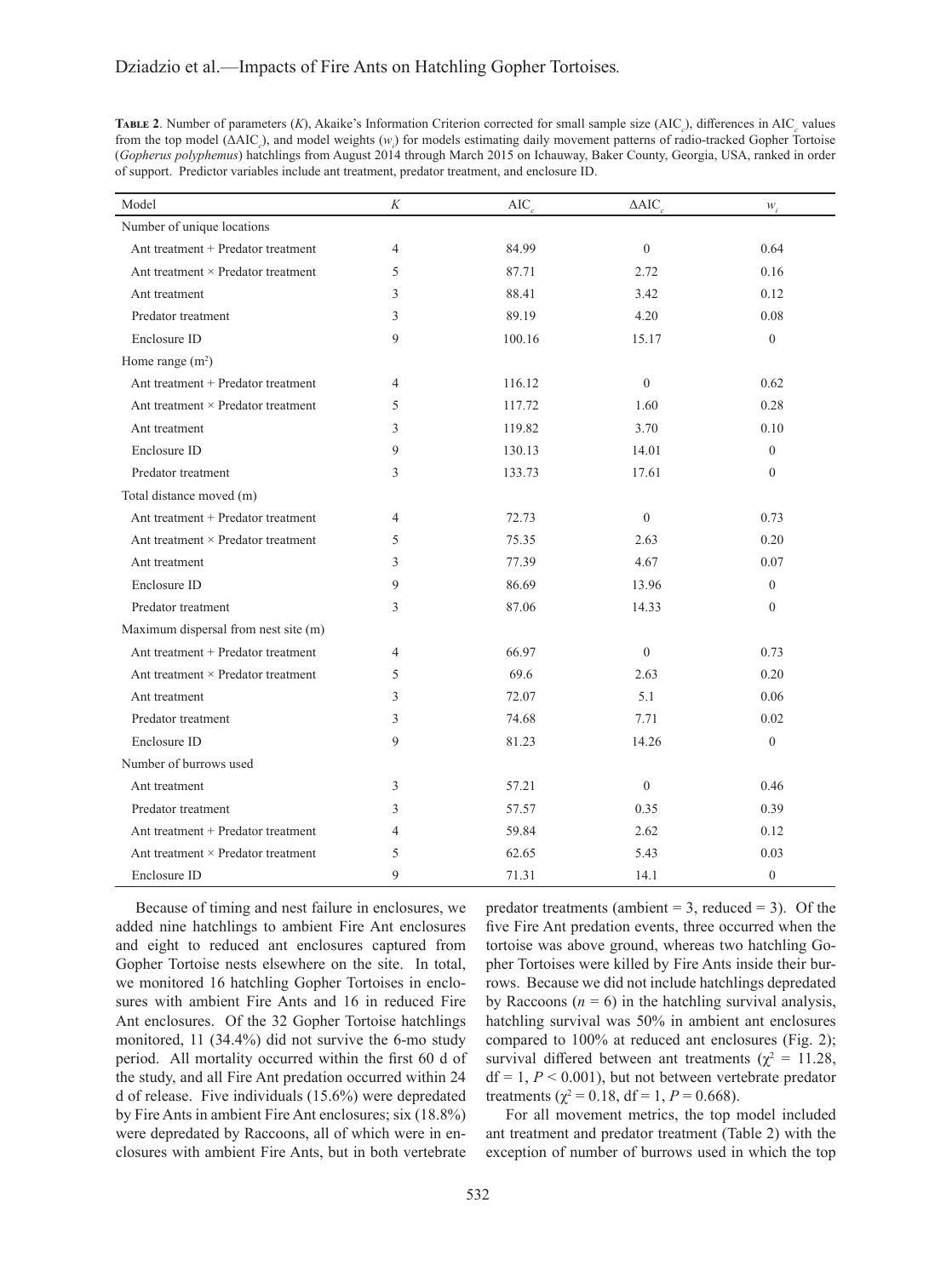

**Figure 3**. Movement summaries for hatchling Gopher Tortoises (*Gopherus polyphemus*) on Ichauway, Baker County, Georgia, USA monitored with radio telemetry between 27 August 2014 through 2 March 2015. Box boundaries extend from the 25th to 75th percentile, the horizontal line within boxes represent the median, and whiskers indicate 10th and 90th percentiles; outliers beyond this measurement are shown as points. Significant differences between ant treatments are indicated with an asterisk (\*).

model contained only ant treatment, but the effect was not significant (Estimate =  $0.112$ , SE =  $0.194$ , 95% CI  $= -0.269$  to 0.492). Parameter estimates examining the effect of ant treatment across the metrics of number of locations, home range, distance moved, and maximum dispersal contain negative parameter estimates, indicating hatchlings moved less frequently and shorter distances when exposed to reduced levels of Fire Ants than ambient Fire Ant levels (Fig. 3, Table 3). Additionally, two individuals abandoned burrows that contained foraging Fire Ants. These two individuals moved 11.2 and 33.8 m from their burrows within a 24-h period and did not return, but rather dug a new burrow in a different location. Furthermore, these straight-line distance movements were the greatest observed for these individuals during the study period. Parameter estimates examining the effect of vertebrate predator treatment on number of locations, home range, distance moved, and maximum dispersal were positive, indicating hatchlings moved more frequently and farther distances in enclosures with reduced vertebrate predators than hatchlings in ambient vertebrate predator enclosures (Fig. 3, Table 3). Hatchling burrows averaged 16 cm (range  $= 6-28$ cm) in depth.

When first captured, hatchling Gopher Tortoises had an average carapace length of  $51.5$  mm (range  $= 48.2 -$ 53.9 mm) and weighed 33.9 g (range = 29.9–38.1 g). Hatchlings that survived the 6-mo study period had an average growth rate of  $0.011$  mm/day (range =  $0.004-$ 0.015 mm/day) and 0.006 g/day (range =  $-0.002 - 0.014$ ) g/day) in ambient Fire Ant enclosures  $(n = 8)$  and 0.014

mm/day (range =  $0.003 - 0.021$  mm/day) and  $0.014$  g/ day (range =  $0.001 - 0.031$  g/day) in reduced Fire Ant enclosures  $(n = 13)$ . Model selection tables describing carapace length and weight gain contained multiple supported models (Table 4). Model-averaged parameter estimates for variables describing carapace length indicated no parameters were useful for predicting carapace length growth. Model-averaged parameter estimates indicated ant treatment was useful for predicting weight gain per day (Estimate =  $0.004$ , SE <  $0.001$ , 95% CI = 0.000 to 0.008), but contained a small effect size.

#### **Discussion**

Although Gopher Tortoise nestling predation by the invasive Red Imported Fire Ant has been observed in previous studies (Landers et al. 1980; Epperson and Heise 2003), ours is the first to experimentally manipulate Fire Ant abundance to examine their effects on nestling survival. Epperson and Heise (2003) found four of 127 nestlings (3.1%) were killed by fire ants before emergence, whereas we documented a 50% depredation rate for nestlings exposed to Fire Ants. It is possible this disparity is related to variation in Fire Ant densities due to differences in environmental factors (e.g., soil type, precipitation), Fire Ant foraging behavior (e.g., in response to naturally versus artificially constructed nests), or some other difference between study sites. Therefore, future studies should examine depredation rates of Gopher Tortoise nestlings in relation to environmental factors and Fire Ant abundance. Fire Ants cannot pen-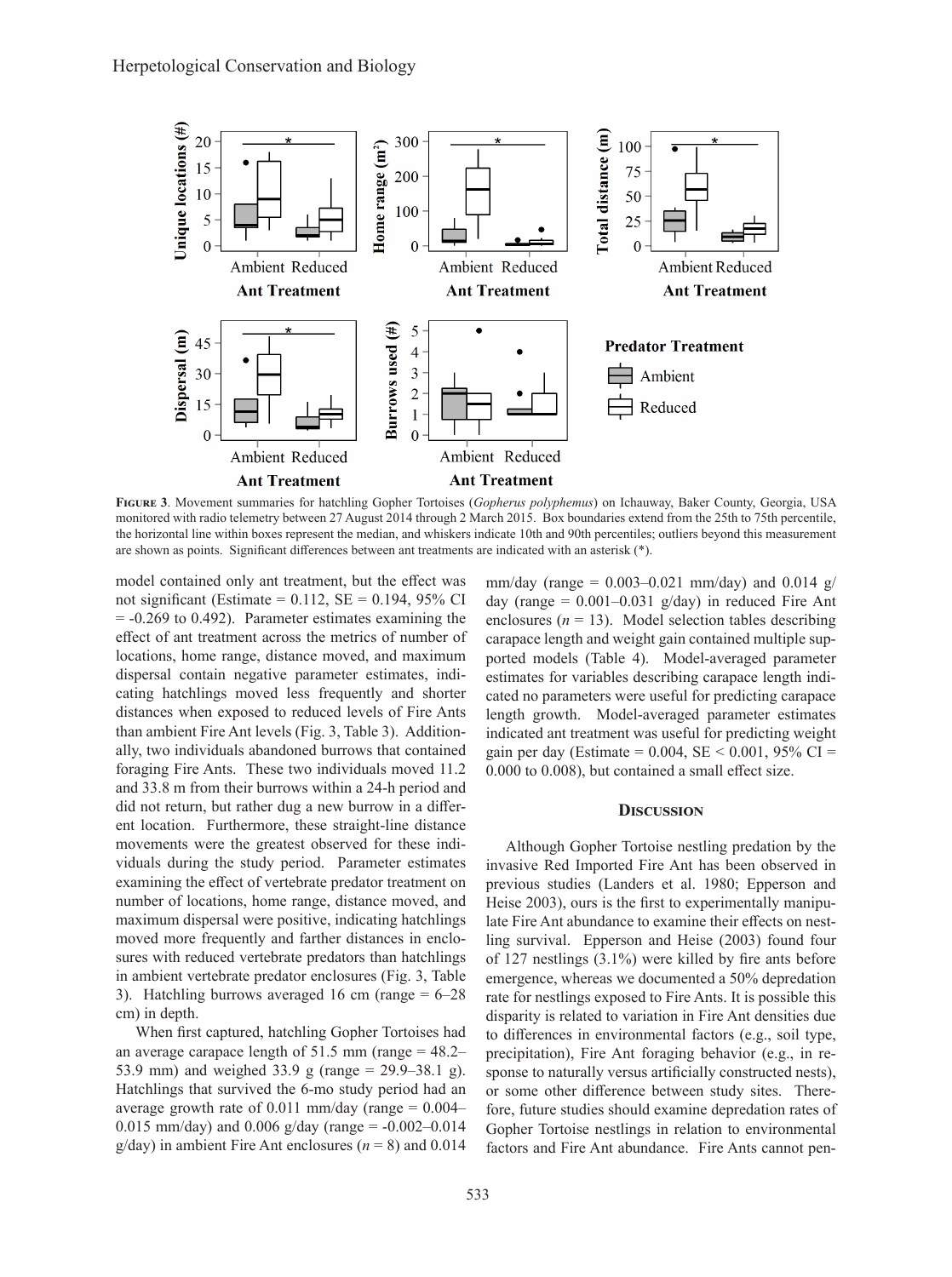| TABLE 3. Parameter estimates (Estimate), their unconditional standard errors (SE), and 95% confidence intervals (CI) for parameters          |
|----------------------------------------------------------------------------------------------------------------------------------------------|
| affecting movement patterns of hatchling Gopher Tortoises (Gopherus polyphemus) on Ichauway in Baker County, Georgia, USA. For               |
| home range and the number of burrows used, model averaged parameter estimates of models with $\Delta AIC \leq 2$ . An asterisk (*) indicates |
| that the 95% CI does not include zero.                                                                                                       |

| Parameter                                                     | Estimate | <b>SE</b> | 95% CI                |
|---------------------------------------------------------------|----------|-----------|-----------------------|
| Number of unique locations                                    |          |           |                       |
| Intercept                                                     | 2.305    | 0.253     | 1.808 to 2.801*       |
| Ant treatment (reduced)                                       | $-0.768$ | 0.292     | $-1.341$ to $-0.195*$ |
| Predator treatment (reduced)                                  | 0.718    | 0.292     | 0.145 to 1.291*       |
| Home range $(m^2)$                                            |          |           |                       |
| Intercept                                                     | 3.390    | 0.466     | 2.477 to 4.302*       |
| Ant treatment (reduced)                                       | $-2.251$ | 0.613     | $-3.452$ to $-1.051*$ |
| Predator treatment (reduced)                                  | 1.351    | 0.613     | $0.150$ to $2.552*$   |
| Ant treatment (reduced) $\times$ Predator treatment (reduced) | $-0.308$ | 0.719     | $-2.938$ to 0.952     |
| Total distance moved (m)                                      |          |           |                       |
| Intercept                                                     | 3.220    | 0.209     | 2.811 to 3.630*       |
| Ant treatment (reduced)                                       | $-1.087$ | 0.241     | $-1.560$ to $-0.614*$ |
| Predator treatment (reduced)                                  | 0.658    | 0.241     | $0.185$ to $1.131*$   |
| Maximum dispersal from nest site (m)                          |          |           |                       |
| Intercept                                                     | 2.516    | 0.191     | 2.141 to 2.890*       |
| Ant treatment (reduced)                                       | $-0.734$ | 0.221     | $-1.166$ to $-0.301*$ |
| Predator treatment (reduced)                                  | 0.621    | 0.221     | $0.188$ to $1.053*$   |
| Number of burrows used                                        |          |           |                       |
| Intercept                                                     | 1.101    | 0.146     | 0.814 to 1.387*       |
| Ant treatment (reduced)                                       | 0.061    | 0.159     | $-0.285$ to $0.510$   |
| Predator treatment (reduced)                                  | $-0.002$ | 0.137     | $-0.404$ to 0.393     |

etrate intact Gopher Tortoise eggs (Allen et al. 2004), but may monitor nests using underground foraging trails and attack when nestlings have breached their eggshells (Buhlmann and Coffman 2001). In our study, all eggs depredated by Fire Ants contained skeletonized remains of fully developed nestlings, supporting the supposition that Fire Ants cannot penetrate intact Gopher Tortoise eggs, but are successful in locating nests before hatchling emergence.

Hatchling Gopher Tortoises that survived nest emergence in our study were also susceptible to predation by Fire Ants; 31% of hatchlings that were exposed to Fire Ants emerged from nests, and 50% of hatchlings that emerged from nests and survived native predators (Raccoons), were depredated by Fire Ants in the first 6-mo of life. Previous studies on Gopher Tortoises indicate Fire Ant predation may exceed 25% during the first two years of life (Epperson and Heise 2003; Matthew Hinderliter, pers. comm.). It is possible that, because vertebrate predators were greatly reduced in enclosures, either through exclusion with game netting and UV twine or by galvanized metal fences, the Fire Ant acted as a compensatory predator in our study. However, because of our limited sample size and experimental design, we cannot verify compensatory predation

was occurring. Additionally, our high predation rate for hatchlings could be partially attributed to misidentification of cause-specific mortality. For example, opportunistic feeding events by Fire Ants (i.e., if a hatchling died from another cause) may have been misidentified as an ant predation event. However, because we documented no mortality events for hatchlings in reduced Fire Ant enclosures, any observer misidentifications of mortality would likely not have influenced our findings.

Our findings of increased hatchling movements (i.e., increased number of locations, home range size, dispersal from nest location, and total distance traveled) are consistent with previous accounts of indirect effects of Fire Ants on chelonians and other taxa (Pedersen et al. 1996; Parris et al. 2002; Long et al. 2015). Interestingly, the opposite effect was observed for enclosures with ambient vertebrate predator levels, in that Gopher Tortoises moved less frequently in these plots. Gopher Tortoises use burrows for protection from predators and likely stay in close proximity to their burrows when under risk of predation by vertebrates; however, the mechanism by which hatchlings in our study altered their behavior (i.e., more frequent movements in the reduced vertebrate predator enclosures) is not known. Burrows do not necessarily confer protection, particularly for hatch-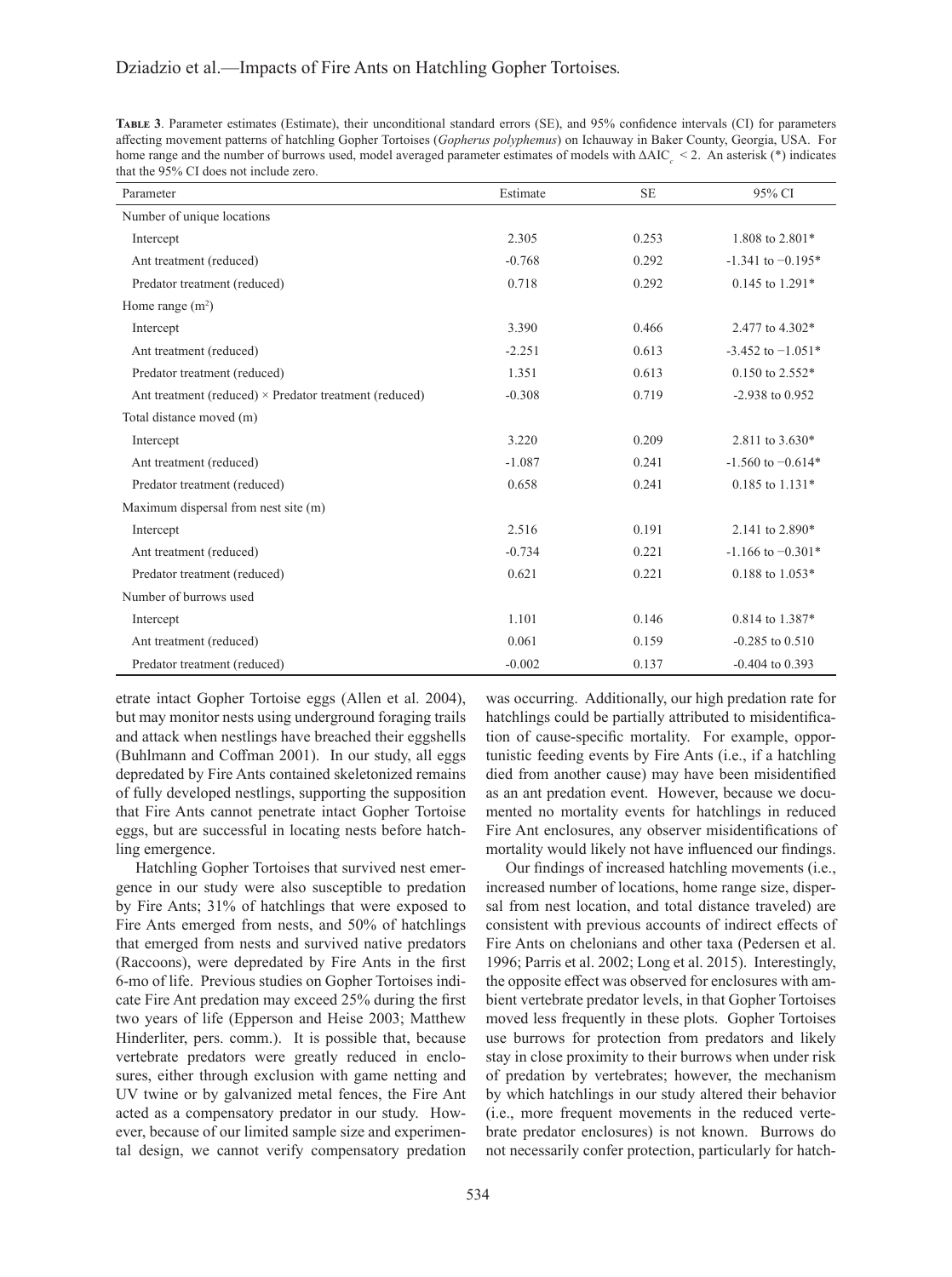# Herpetological Conservation and Biology

**TABLE 4.** Number of parameters  $(K)$ , Akaike's Information Criterion corrected for small sample size  $(AIC_c)$ , differences in  $AIC_c$  values from the top model (ΔAIC<sub>c</sub>), and model weights (*w*<sub>i</sub>) for models estimating daily growth rates (carapace length, CL, in mm/day and mass in g/day) of radio-tracked Gopher Tortoise (*Gopherus polyphemus*) hatchlings from August 2014 through March 2015 on Ichauway, Baker County, Georgia, USA, ranked in order of support. Predictor variables include initial measurement (initial CL or initial mass), number of locations (locations), ant treatment, predator treatment, and enclosure ID.

| Model                                                                           | K              | AIC       | $\triangle AIC$ | $W_i$ |
|---------------------------------------------------------------------------------|----------------|-----------|-----------------|-------|
| Carapace length (mm/day)                                                        |                |           |                 |       |
| Initial CL                                                                      | 3              | $-157.68$ | 0.00            | 0.34  |
| 1 (null model)                                                                  | $\overline{2}$ | $-156.81$ | 0.87            | 0.22  |
| Ant treatment + Initial CL                                                      | 4              | $-156.24$ | 1.44            | 0.17  |
| Ant treatment                                                                   | 3              | $-155.29$ | 2.39            | 0.10  |
| Predator treatment                                                              | 3              | $-154.62$ | 3.06            | 0.07  |
| Locations                                                                       | 3              | $-154.07$ | 3.61            | 0.06  |
| Ant treatment + Predator treatment                                              | 4              | $-152.95$ | 4.73            | 0.03  |
| Enclosure ID                                                                    | 7              | $-142.11$ | 15.57           | 0.00  |
| Ant treatment + Enclosure ID + Locations +<br>Predator treatment + Initial CL   | 9              | $-134.90$ | 22.79           | 0.00  |
| Weight $(g/day)$                                                                |                |           |                 |       |
| Ant treatment                                                                   | 3              | $-136.45$ | 0.00            | 0.22  |
| Locations                                                                       | 3              | $-136.17$ | 0.28            | 0.19  |
| Ant treatment + Initial mass                                                    | 4              | $-135.73$ | 0.72            | 0.16  |
| 1 (null model)                                                                  | 2              | $-135.46$ | 0.99            | 0.14  |
| Ant treatment + Predator treatment                                              | 4              | $-135.31$ | 1.14            | 0.13  |
| Predator treatment                                                              | 3              | $-134.78$ | 1.67            | 0.10  |
| Initial mass                                                                    | 3              | $-133.95$ | 2.49            | 0.06  |
| Enclosure ID                                                                    | 7              | $-128.96$ | 7.49            | 0.01  |
| Ant treatment + Enclosure ID + Locations +<br>Predator treatment + Initial mass | 9              | $-120.94$ | 15.51           | 0.00  |

lings, whose burrows may be within the 10 cm depth of foraging Fire Ants (Markin et al. 1975; Gravish et al. 2012). In fact, in natural situations where vertebrate predators are present, hatchlings that spend more time in their burrows to reduce predation risk by vertebrate predators may increase their risk of predation by Fire Ants. Therefore, hatchlings exposed to Fire Ants may move more frequently as a mechanism to reduce risk of predation. However, increased movement may increase risk of vertebrate predator predation because hatchlings spend less time in the relative safety of their burrows. Furthermore, if hatchlings abandon their burrows to avoid Fire Ants, they may be particularly vulnerable to predation by vertebrates until they construct a new burrow.

Because of the level of Gopher Tortoise hatchling mortality in our study, our sample size to examine the indirect effect of Fire Ants on Gopher Tortoise hatchling growth rates was small. However, the reduction in weight gain observed in this study would likely result in a decrease in survivorship for individuals exposed to Fire Ants, as has been observed in other species including Northern Bobwhite (*Colinus virginianus*, Giuliano et al. 1996) chicks and American Alligator (*Alligator mississippiensis*) hatchlings (Allen et al. 1997b). Bobwhite chicks and alligator hatchlings showed reduced weight gain for > 1 week after Fire Ant exposure, but long-term effects were not documented as the studies lasted 9 d and 3 weeks, respectively (Giuliano et al. 1996; Allen et al. 1997b).

In our study, all hatchling predation by Fire Ants occurred soon after emergence, but it is unclear if this was a result of predation risk relative to time since hatchling emergence, optimal Fire Ant foraging temperature, seasonality of Fire Ant resource preference, or some combination of these factors. Hatchling Gopher Tortoise predation is highest during the first month after emergence, and the majority of hatchlings are depredated by mammalian predators (Epperson and Heise 2003; Pike and Seigel 2006). However, environmental conditions also may have an impact on hatchling predation risk by Fire Ants. Optimal Fire Ant foraging temperatures occur between 25–35° C (Drees et al. 2007), a temperature range that occurred frequently at the onset of this study (Ichauway; Georgia Automated Environmental Monitoring Network; http://georgiaweather.net) when most predation occurred. Additionally, during the warm season, coinciding with larval ant production, Fire Ants have a preference for protein-rich food sources such as hatchling tortoises, but in cooler seasons primarily rely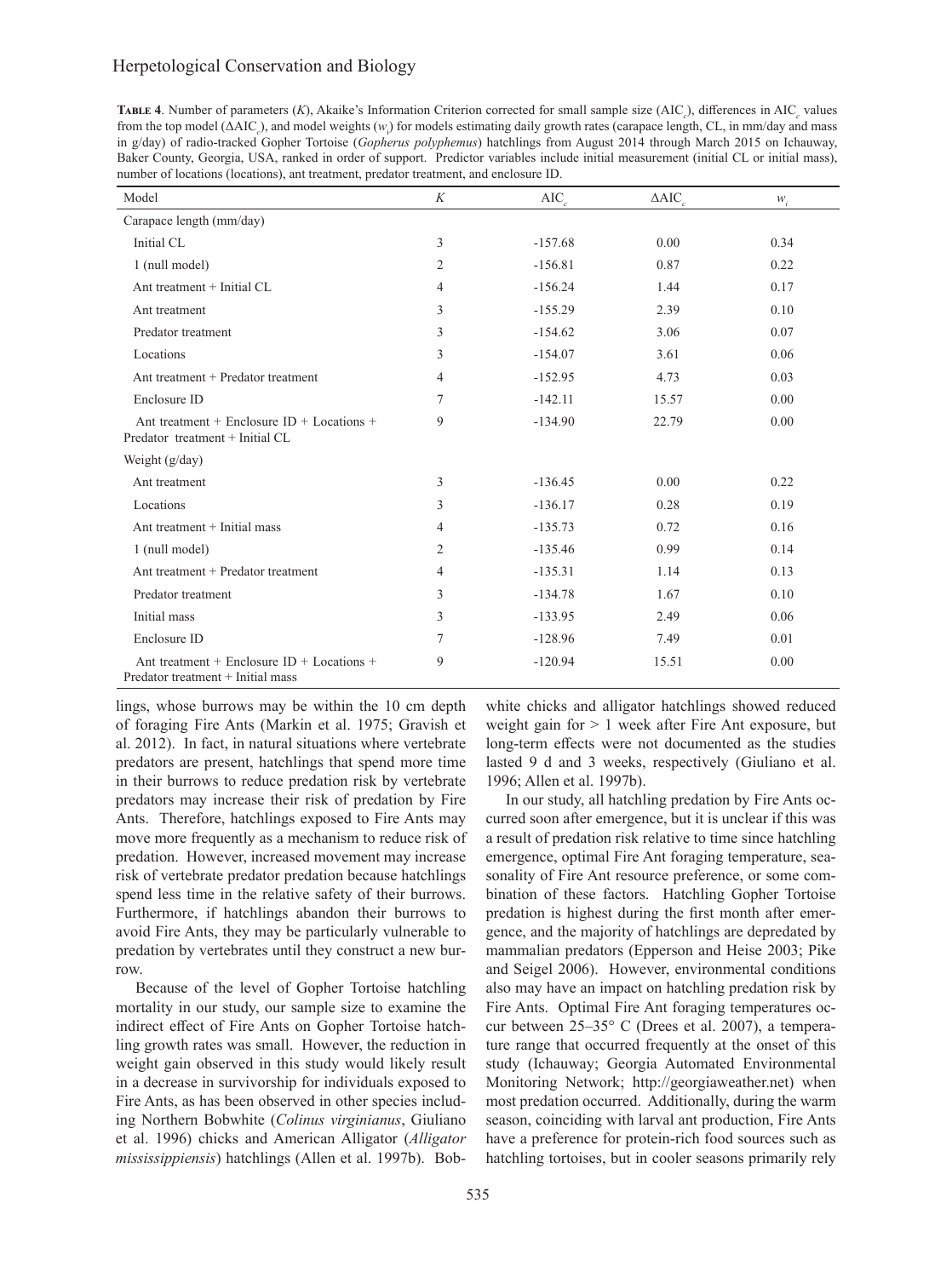on sugar-rich resources for worker maintenance (Stein et al. 1990; Tschinkel 2006). Future research should examine the long-term impacts of Fire Ant exposure on Gopher Tortoise nest and hatchling survival, as well as the effects of Fire Ants on other Gopher Tortoise age classes to determine potential population-level impacts.

Nest and hatchling predation is a significant source of mortality in Gopher Tortoises (Landers et al. 1980; Epperson and Heise 2003; Pike and Seigel 2006), and predation rates are likely inflated due to the introduction of non-native predators, such as the Red Imported Fire Ant (Allen et al. 2004). We found that Fire Ants had a negative effect on Gopher Tortoise nestling survival and in hatchlings following emergence. Therefore, an understanding of the direct and indirect effects of Fire Ants is necessary to form management strategies to mitigate these effects. Reduction of Fire Ant populations may be necessary to increase nestling and hatchling Gopher Tortoise survival in some populations. We found that broadcast Fire Ant bait treatments successfully reduced Fire Ants and increased Gopher Tortoise nestling and hatchling survival in small-scale enclosures, but this method may not be feasible to implement at a large scale. However, because most hatchling predation occurs shortly after hatching, land managers may only need to treat for Fire Ants during Gopher Tortoise hatching season (August-October).

*Acknowledgments*.—This study was funded by the Warnell School of Forestry and Natural Resources, the Joseph W. Jones Ecological Research Center, and the Gopher Tortoise Council. This research was approved by the University of Georgia's Animal Care and Use Committee (permit A2013 08–021–Y1–A2) and Georgia Department of Natural Resources Scientific Collection permits (2014, 29–WJH–14–156; 2015, 29–WJH– 15–85). We thank Jennifer Howze, Andrea Long and Ashley Warren for assisting with field work and Ichauway staff for locating Gopher Tortoise nests on roads.

## **Literature Cited**

- Agosti, D., J.D. Majer, L.E. Alonso, and T.R. Schultz. 2000. Ants: Standard Methods for Measuring and Monitoring Biodiversity. Smithsonian Institution Press, Washington, D.C., USA.
- Allen, C.R., S. Demarais, and R.S. Lutz. 1997a. Effects of Red Imported Fire Ants on recruitment of Whitetailed Deer fawns. Journal of Wildlife Management 61:911–916.
- Allen, C.R., D.M. Epperson, and A.S. Garmestani. 2004. Red Imported Fire Ant impacts on wildlife: a decade of research. American Midland Naturalist 152:88–103.
- Allen, C.R., E.A. Forys, K.G. Rice, and D.P. Wojcik. 2001. Effects of fire ants (Hymenoptera: Formicidae) on hatching turtles and prevalence of fire ants on sea turtle nesting beaches in Florida. Florida Entomologist 84:250–253.
- Allen, C.R., K.G. Rice, D.P. Wojcik, and H.F. Percival. 1997b. Effect of Red Imported Fire Ant envenomization on neonatal American Alligators. Journal of Herpetology 31:318–321.
- Barnett, J.P. 1999. Longleaf Pine ecosystem restoration: the role of fire. Journal of Sustainable Forestry 9:89– 96.
- Bates, D., M. Maechler, B. Bolker, and S. Walker. 2014. lme4: linear mixed-effects models using Eigen and S4. R package version 1.1-7. http://CRAN.R-project. org/package=lme4.
- Buhlmann, K.A., and G. Coffman. 2001. Fire ant predation of turtle nests and implications for the strategy of delayed emergence. Journal of the Elisha Mitchell Scientific Society 117:94–100.
- Burnham, K.P., and D.R. Anderson. 2002. Model Selection and Multimodel Inference: A Practical Information-theoretic Approach. Springer-Verlag, New York, New York, USA.
- Butler, J.A., and T.W. Hull. 1996. Reproduction of the tortoise, *Gopherus polyphemus*, in northeastern Florida. Journal of Herpetology 30:14–18.
- Callcott, A.M.A., and H.L. Collins. 1996. Invasion and range expansion of imported fire ants (Hymenoptera: Formicidae) in North America from 1918–1995. Florida Entomologist 79:240–251.
- Campomizzi, A.J., M.L. Morrison, S.L. Farrell, R.N. Wilkins, B.M. Drees, and J.M. Packard. 2009. Red Imported Fire Ants can decrease songbird nest survival. Condor 111:534–537.
- Collins, H.L., A.M. Callcott, T.C. Lockley, and A. Ladner. 1992. Seasonal trends in effectiveness of hydramethylnon (Amdro) and fenoxycarb (Logic) for control of Red Imported Fire Ants (Hymenoptera: Formicidae). Journal of Economic Entomology 85:2131–2137.
- Donaldson, W., A.H. Price, and J. Morse. 1994. The current status and future prospects of the Texas Horned Lizard (*Phrynosoma cornutum*) in Texas. Texas Journal of Science 46:97–113.
- Drees, B.B.M., B. Summerlin, and S.B. Vinson. 2007. Foraging activity and temperature relationship for the Red Imported Fire Ant. Southwestern Entomologist 32:149–155.
- Dziadzio, M.C., L.L. Smith, R.B. Chandler, and S.B. Castleberry. 2016. Effect of nest location on gopher tortoise nest survival. Journal of Wildlife Management 80:1314–1322.
- Epperson, D.M., and C.D. Heise. 2003. Nesting and hatchling ecology of Gopher Tortoises (*Gopherus*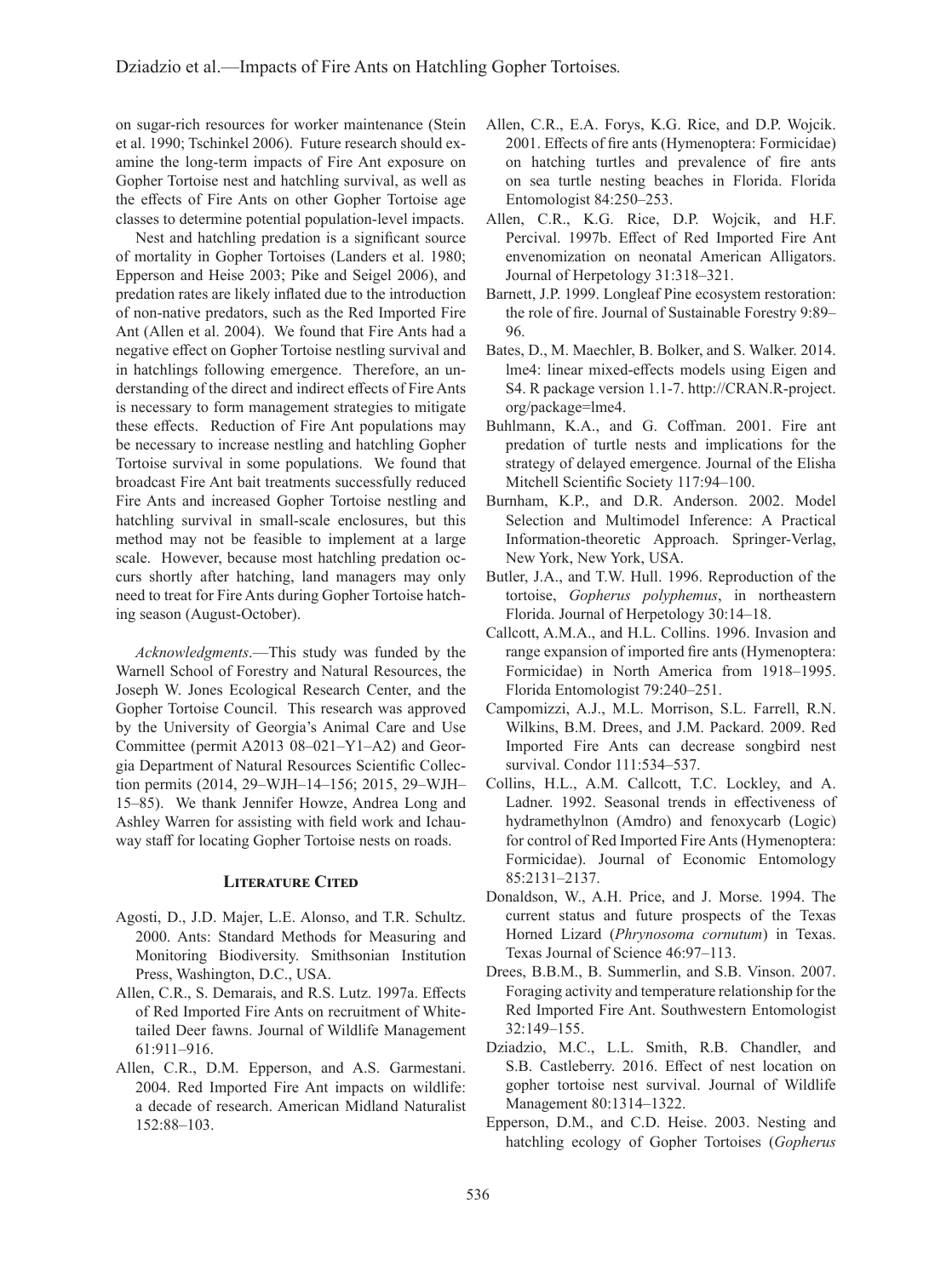*polyphemus*) in southern Mississippi. Journal of Herpetology 37:315–324.

- Gibbons, J.W. 2013. A long-term perspective of delayed emergence (aka overwintering) in hatchling turtles: some they do and some they don't, and some you just can't tell. Journal of Herpetology 47:203–214.
- Giuliano, W.M., C.R. Allen, R.S. Lutz, and S. Demarais. 1996. Effects of Red Imported Fire Ants on Northern Bobwhite chicks. Journal of Wildlife Management 60:309–313.
- Glitzenstein, J.S., W.J. Platt, and D.R. Streng. 1995. Effects of fire regime and habitat on tree dynamics in North Florida longleaf pine savannas. Ecological Monographs 65:441–476.
- Gravish, N., M. Garcia, N. Mazouchova, L. Levy, P.B. Umbanhowar, M.A.D. Goodisman, and D.I. Goldman. 2012. Effects of worker size on the dynamics of fire ant tunnel construction. Journal of the Royal Society Interface 9:3312–3322.
- Griswold, M.W., and L.P. Lounibos. 2006. Predator identity and additive effects in a treehole community. Ecology 87:987–995.
- Hamilton, A.M., A.H. Freedman, and R. Franz. 2002. Effects of deer feeders, habitat and sensory cues on predation rates on artificial turtle nests. American Midland Naturalist 147:123–134.
- Holtcamp, W.N., W.E. Grant, and S.B. Vinson. 1997. Patch use under predation hazard: effect of the Red Imported Fire Ant on Deer Mouse foraging behavior. Ecology 78:308–317.
- Holtcamp, W.N., C.K. Williams, and W.E. Grant. 2010. Do invasive fire ants affect habitat selection within a small mammal community? International Journal of Ecology 2010:1–7.
- Iverson, J.B. 1980. The reproductive biology of *Gopherus polyphemus* (Chelonia: Testudinidae). American Midland Naturalist 103:353–359.
- Landers, J.L., J.A. Garner, and W.A. McRae. 1980. Reproduction of Gopher Tortoises (*Gopherus polyphemus*) in southwestern Georgia. Herpetologica 36:353–361.
- Landers, J.L., W.A. McRae, and J.A. Garner. 1982. Growth and maturity of the Gopher Tortoise in southwest Georgia. Bulletin of the Florida State Museum Biological Sciences 27:81–110.
- Langkilde, T. 2009. Invasive fire ants alter behavior and morphology of native lizards. Ecology 90:208–217.
- Ligon, R.A., L. Siefferman, and G.E. Hill. 2012. Invasive ants alter foraging and parental behaviors of a native bird. Ethology 118:858–866.
- Limpus, C.J., V. Baker, and J.D. Miller. 1979. Movement induced mortality of Loggerhead eggs. Herpetologica 335–338.
- Long, A.K., L.M. Conner, L.L. Smith, and R.A. McCleery. 2015. Effects of an invasive ant and native

predators on cotton rat recruitment and survival. Journal of Mammalogy 96:1135–1141.

- Long, A.K., D.D. Knapp, L. Mccullough, L.L. Smith, L.M. Conner, and R.A. Mccleery. 2015. Southern Toads alter their behavior in response to Redimported Fire Ants. Biological Invasions 17:2179– 2186.
- Markin, G.P., J. O'Neal, and J. Dillier. 1975. Foraging tunnels of the Red Imported Fire Ant, *Solenopsis invicta* (Hymenoptera: Formicidae). Journal of the Kansas Entomological Society 48:83–89.
- Marshall, J.E. 1987. The effects of nest predation on hatching success in Gopher Tortoises (*Gopherus polyphemus* Daudin 1802). M.Sc. Thesis, University of South Alabama, Mobile, AL, USA. 66 p.
- Mills, L.S. 2006. Conservation of wildlife populations: demography, genetics, and management. Wiley-Blackwell, Hoboken, New Jersey, USA.
- Mohr, C.O. 1947. Table of equivalent populations in North American small mammals. American Midland Naturalist 37:223–249.
- Newman, J.C., C.J. Thawley, and T. Langkilde. 2014. Red Imported Fire Ant predation on eggs of the Eastern Fence Lizard. Herpetology Notes 7:415–418.
- Parris, L.B., M.M. Lamont, and R.R. Carthy. 2002. Increased incidence of Red Imported Fire Ant (Hymenoptera: Formicidae) presence in Loggerhead Sea Turtle (Testudines: Cheloniidae) nests and observations of hatchling mortality. Florida Entomologist 85:514–517.
- Pedersen, E.K., T.L. Bedford, W.E. Grant, S.B. Vinson, J.B. Martin, M.T. Longnecker, C.L. Barr, and B.M. Drees. 2003. Effect of Red Imported Fire Ants on habitat use by Hispid Cotton Rats (*Sigmodon hispidus*) and Northern Pygmy Mice (*Baiomys taylori*). Southwestern Naturalist 48:419–426.
- Pedersen, E.K., W.E. Grant, and M.T. Longnecker. 1996. Effects of Red Imported Fire Ants on newly-hatched Northern Bobwhite. Journal of Wildlife Management 60:164–169.
- Pike, D.A., and R.A. Seigel. 2006. Variation in hatchling tortoise survivorship at three geographic localities. Herpetologica 62:125–131.
- Pimentel, D., R. Zuniga, and D. Morrison. 2005. Update on the environmental and economic costs associated with alien-invasive species in the United States. Ecological Economics 52:273–288.
- Pollock, K.H., S.R. Winterstein, C.M. Bunck, and P.D. Curtis. 1989. Survival analysis in telemetry studies: the staggered entry design. Journal of Wildlife Management 53:7–15.
- R Core Team. 2013. R: A language and environment for statistical computing. R Foundation for Statistical Computing, Vienna, Austria. http://www.R-project. org/.